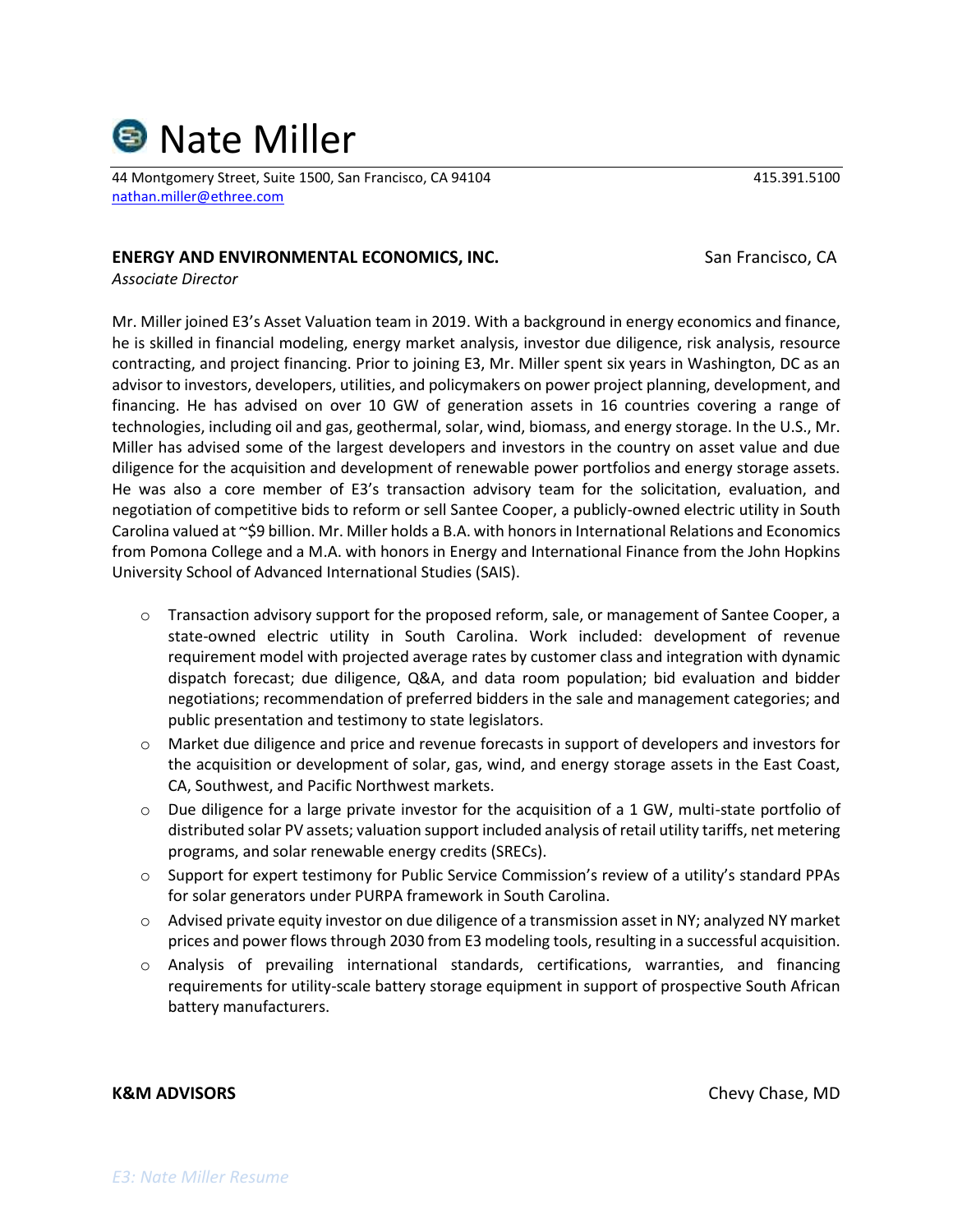- $\circ$  Led due diligence, financial modeling, contract negotiation support, and/or market analysis for over 20 power projects in more than 16 countries (> 3,250 MW of solar PV, wind, hydro, geothermal, natural gas, liquids).
- o Project manager for 140 MW geothermal IPP in Kenya; led feasibility study (technology options, cost-benefit analysis, demand, tariff, commercial structure, and environmental/social impact); resulting in board-level approval for project implementation.
- o Led financial due diligence for a private equity fund on LNG and merchant solar projects in Chile (> \$1 billion); reviewed sponsor's financial models and spot market pricing; performed risk analysis of DSCRs and cash flows.
- $\circ$  Led development of a DCF valuation model and due diligence for  $>$  \$100 million binding offer from private investors to acquire four power plants (244 MW) in Central America & the Caribbean.
- o Modeled dispatch and system generation costs for a 100 MW capacity addition in Aruba under various solar and wind scenarios, resulting in \$100 million investment decision. Advised on LNG procurement strategy.
- o Led tariff structuring and financial modeling for 40 MW solar PV project in Kenya; presented to utility senior management team; project was approved for capital raising and implementation.
- o Modeled load profile, generation mix, and unit costs of power supply options (solar, wind, gas, storage, and grid interconnections) for major port operator in Colombia; assessed regulations and risks to identify preferred option for development.

### **CASTALIA STRATEGIC ADVISORS** WAShington, DC

*Economic & Financial Analyst* July 2013 – August 2014

- $\circ$  Advised electricity regulator in the Philippines on the design of new performance incentives and revisions to the rate base valuation methodology for distribution utilities.
- $\circ$  Led analysis of carbon financing mechanisms for renewable energy in SE Asia for the World Bank.
- o Led multi-sector assessment of opportunities and investment barriers for Public-Private Partnerships in the Caribbean, which supported the creation of a new PPP Unit at the Caribbean Development Bank.

| INTERNATIONAL COUNCIL ON CLEAN TRANSPORTATION (ICCT) | Washington, DC |
|------------------------------------------------------|----------------|
| Graduate Intern, Fuels Program                       | Summer 2012    |

o Conducted original research on commercialization policies for advanced biofuels; co-authored ICCT white paper, *[Measuring and Addressing Investment Risk in the Second-Generation Biofuels](http://theicct.org/sites/default/files/publications/ICCT_AdvancedBiofuelsInvestmentRisk_Dec2013.pdf)  [Industry](http://theicct.org/sites/default/files/publications/ICCT_AdvancedBiofuelsInvestmentRisk_Dec2013.pdf)*.

## Education

The Johns Hopkins University, No. 2006 and Section 2012 and Mashington, DC School of Advanced International Studies (SAIS) *M.A., Energy & Finance (Honors)* 2013 Pomona College Care College Claremont, CA